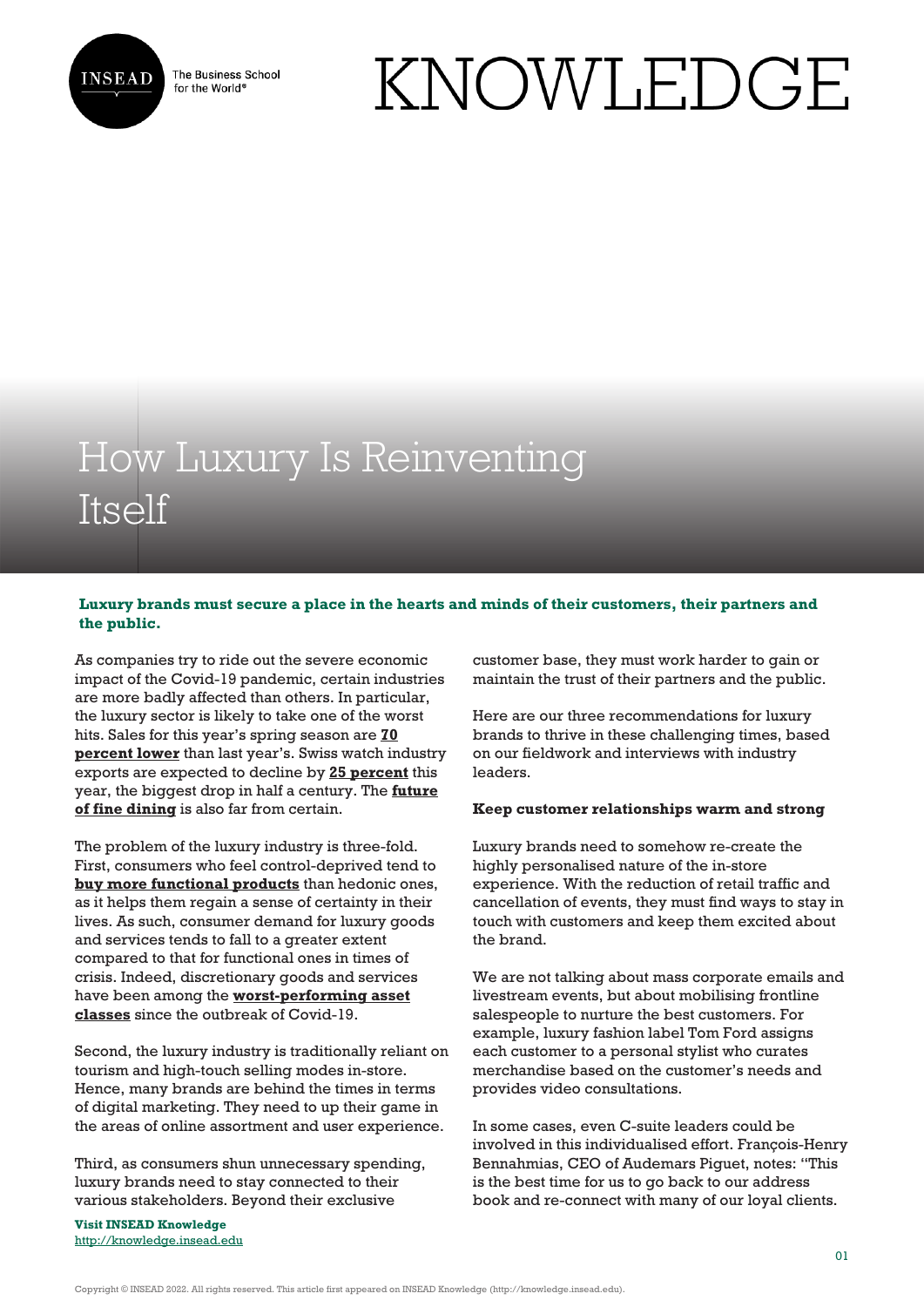The human touch is what makes our brand special during these challenging times."

At the order fulfilment stage, brands must find ways to make the delivery experience extra special, says Alvin Soon, president of Breitling Asia. "When we launched the Breitling Navitimer Swiss Air Boeing 777 limited edition a few years ago, the watch was available only as an inflight purchase and the Swiss Air pilot would come out to the cabin to hand the watch to the passenger who had ordered it," Soon recounted.

Of course, it may not be possible or practical to provide such a unique experience for every purchase. Short of a big fanfare, even a simple text to say "hello and take care" from the sales personnel or a humble video message from the brand's CEO could help keep the customer-brand relationship warm and human.

#### **Support both upstream and downstream channel partners**

While letting go of suppliers or

terminating dealership contracts may seem an easy way out in response to lower demand, luxury brands must earn the respect of their channel partners, both upstream and downstream. They should build trust by treating them as an extended part of the brand's family.

Indeed, brands must be prepared for market recovery and keep a long-term view, combining it with crisis communication that shows empathy and emphasises that "We are in this together". As Matthieu Dupont, president of Montblanc South East Asia & Oceania, told us: "The safety of our employees and partners is the utmost priority. We need to be flexible and adaptive to all the changes Covid will bring."

One way brands can work closely with their channel partners is by helping transfer or even swap stocks to smooth out supply. For example, with the shutdown of luxury watch factories in Switzerland, brand regional HQs can coordinate across channels to find the necessary stock of watches to match customer demand.

Brands should also manage potential channel conflicts. For instance, differential pricing and discounts across channels may result in cannibalisation. In exchange for their cooperation, brand owners can display empathy by relaxing terms concerning the key performance indicators typically found in distributorship contracts. German automaker Porsche, for example, is guaranteeing payouts, extending finance and easing up on dealer performance objectives during this turbulent period.

#### **Engage the entire public, not just affluent consumers**

Luxury brands are supposed to be great and people expect great brands to lead during a human crisis. With many big firms contributing to the fight against coronavirus, luxury companies face high expectations from the public.

The top management of Italian luxury menswear group Zegna **[donated](https://wwd.com/fashion-news/fashion-scoops/zegna-groups-top-management-donates-3m-euros-to-fight-coronavirus-1203548623/)** €3 million to support Italy's health care system. The firm also manufactures face masks and personal protective equipment for medical staff. As Billy Joel Legaspi, a store supervisor at Zegna, told us: "I am incredibly proud that Zegna is acting in accordance with our belief – our actions today will shape our tomorrow and we know that each one of us must do our part."

Swiss luxury watch brand Breitling provided another example. Along with the brand's celebrity ambassadors, the CEO posted a video message on Weibo (a Chinese social media platform), cheering on frontline medical workers and encouraging people in lockdown.

Publicity about these efforts needs to strike the right balance to avoid appearing nonchalant about the coronavirus or being seen as attempting to cash in from it. These messages should thus exclude any form of commercial content. For example, the **[hand](https://www.forbes.com/sites/richardkestenbaum/2020/03/15/lvmh-converting-its-perfume-factories-to-make-hand-sanitizer/#4aae31034a9a) [sanitisers that LVMH produced](https://www.forbes.com/sites/richardkestenbaum/2020/03/15/lvmh-converting-its-perfume-factories-to-make-hand-sanitizer/#4aae31034a9a)** for French hospitals come in plain packaging.

Beyond the tangible goods and offerings luxury brands provide, people seek authentic values that they can connect with emotionally. For too long, luxury brands have only stood for excess and ostentation; it is time they truly inspire a whole generation and stand for something great.

### *[Andy J. Yap](https://www.insead.edu/faculty-research/faculty/andy-j-yap) is an Assistant Professor of Organisational Behaviour at INSEAD and the Academic Director of INSEAD's [Centre for Organisational Research](https://www.insead.edu/centres/organisational-research).*

*[Lewis Lim](https://research.ntu.edu.sg/expertise/academicprofile/Pages/StaffProfile.aspx?ST_EMAILID=AKSLIM) is an Associate Professor of Marketing Practice at Nanyang Business School and the Academic Director of the Nanyang Professional MBA Programme.*

*[Charlene Y. Chen](http://research.ntu.edu.sg/expertise/academicprofile/Pages/StaffProfile.aspx?ST_EMAILID=CYJCHEN) is an Assistant Professor of Marketing at Nanyang Business School.*

*Don't miss our latest content. Download the free [INSEAD Knowledge app](https://knowledge.insead.edu/mobile-apps) today.*

*Follow INSEAD Knowledge on [Twitter](http://www.twitter.com/inseadknowledge) and [Facebook](http://www.facebook.com/Knowledge.insead).*

**Visit INSEAD Knowledge** <http://knowledge.insead.edu>